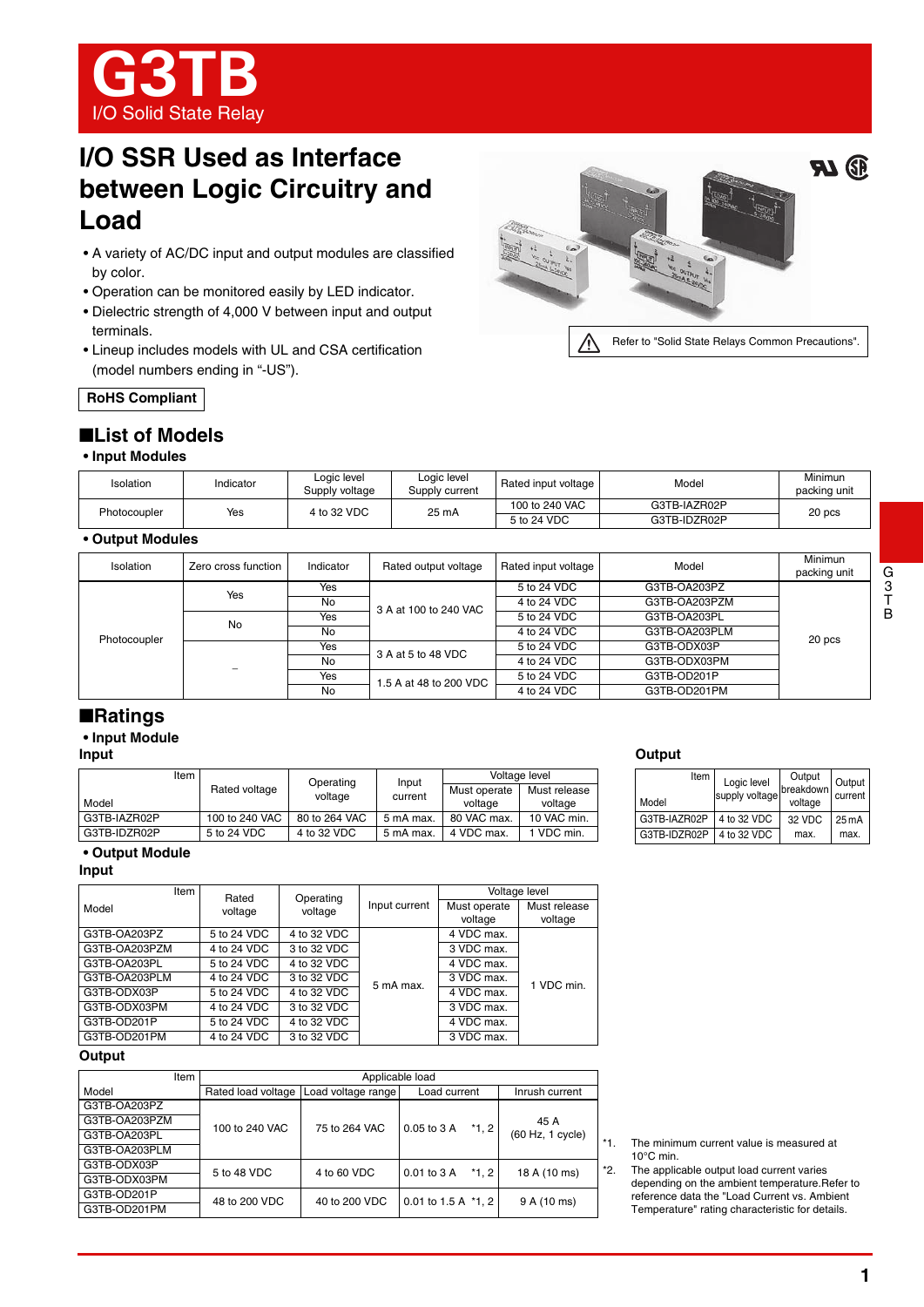G3TB - OD201P G3TB-OD201PM

# ■**Characteristics**

## **• Input Module**

| Model<br>Item                       | G3TB-IAZR02P                                                               | G3TB-IDZR02P                     |  |  |
|-------------------------------------|----------------------------------------------------------------------------|----------------------------------|--|--|
| Operate time                        | 20 ms max.                                                                 | 1 ms max.                        |  |  |
| Release time                        | 20 ms max.                                                                 | 1 ms max.                        |  |  |
| Output ON<br>voltage drop           | $0.4$ V max                                                                |                                  |  |  |
| Leakage current                     |                                                                            | 100 µA max.                      |  |  |
| Insulation<br>resistance            |                                                                            | 100 M $\Omega$ min. (at 500 VDC) |  |  |
| <b>Dielectric</b><br>strength       | 4,000 VAC, 50/60 Hz for 1 min between<br>input and output                  |                                  |  |  |
| Vibration<br>resistance             | 10 to 55 to 10 Hz.<br>0.75-mm single amplitude<br>(1.5mm double amplitude) |                                  |  |  |
| Shock resistance                    | 1.000 $m/s^2$                                                              |                                  |  |  |
| Storage<br>temperature              | $-30^{\circ}$ C to 100 $^{\circ}$ C<br>(with no icing or condensation)     |                                  |  |  |
| Ambient<br>operating<br>temperature | $-30^{\circ}$ C to 80 $^{\circ}$ C<br>(with no icing or condensation)      |                                  |  |  |
| Ambient<br>operating<br>humidity    | 45% to 85%RH                                                               |                                  |  |  |
| Weight                              |                                                                            | Approx. 22 g                     |  |  |

## ■**Engineering Data**

**• Load Current vs. Ambient Temperature Characteristics** 





### **G3TB-ODX03P G3TB-ODX03PM**

**• Output Module** Model

G3TB-OA203PZ

Operate time 1/2 of load power source

G3TB-OA203PZM

G3TB-OA203PL

Release time 1/2 of load power source cycle + 1 ms max. 2 ms max

Leakage current 5 mA max. (at 200 VAC) 1 mA max.

Storage<br>temperature –30°C to 100°C (with no icing or condensation)

resistance  $\overline{100}$  MΩ min. (at 500 VDC)

Shock resistance 1,000 m/s<sup>2</sup>

Weight **Approx. 32 g** 

G3TB-OA203PLM

 $\frac{1}{2}$  cycle + 1 ms max.  $\frac{1}{2}$  ms max. 0.5 ms max.

Voltage drop **1.6 V (RMS) max.** 1.6 V max. 2.5 V max.

resistance 10 to 55 to 10 Hz, 0.75-mm single amplitude (1.5mm double amplitude)

G3TB - ODX03P

4,000 VAC, 50/60 Hz for 1 min between input and output

–30°C to 80°C (with no icing or condensation) Minimum load current: 10 to 80°C Refer to the *Load Current - Ambient Temperature Rating* for the minimum load current.

45% to 85%RH

G3TB-ODX03PM

Item

Output ON

Insulation

Dielectric<br>strength

Vibration

Storage

Ambient operating temperature

Ambient operating humidity



#### **G3TB-OD201P G3TB-OD201PM**



**• One Cycle Surge Current: Non-repetitive** Non-repetitive (Keep the inrush current to half the rated value if it occurs repetitively.) **G3TB-OA203PZ G3TB-OA203PL G3TB-OA203PZM G3TB-OA203PLM**







#### **G3TB-OD201P G3TB-OD201PM**



Energized time (ms)

G 3

T B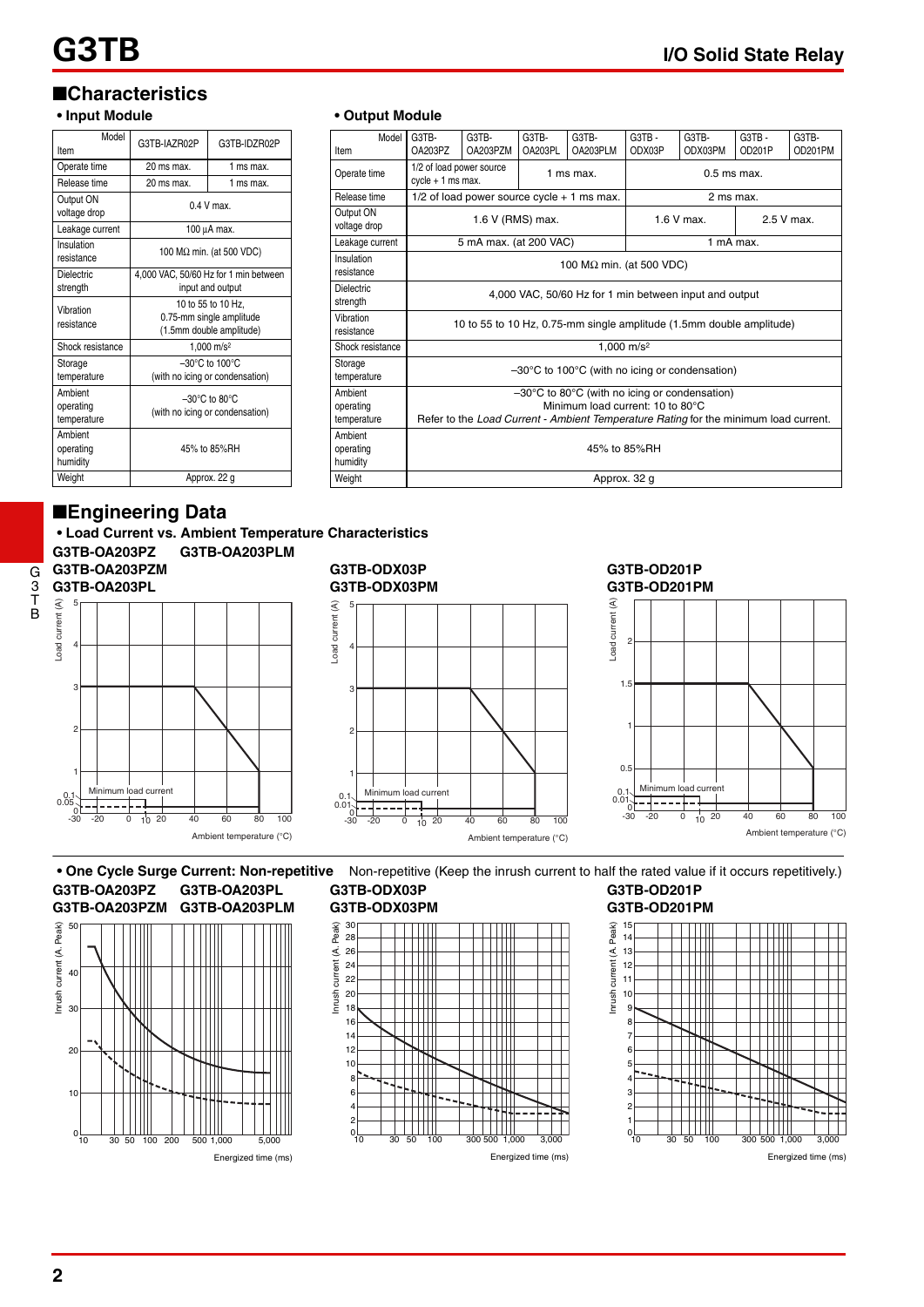# ■**Circuit Configuration**

| Type                                                                                      | Model                          | Case color   | Indicator | Circuit                                                                       |
|-------------------------------------------------------------------------------------------|--------------------------------|--------------|-----------|-------------------------------------------------------------------------------|
| AC input                                                                                  | G3TB-IAZR02P                   | Yellow       | Yes       | Amplification circuit<br>Rectification circuit<br>Constant-current<br>circuit |
| DC input                                                                                  | G3TB-IDZR02P                   | White        | Yes       | Amplification circuit<br>Constant-current<br>circuit                          |
| AC output                                                                                 | G3TB-OA203PZ<br>G3TB-OA203PL   | <b>Black</b> | Yes       |                                                                               |
|                                                                                           | G3TB-OA203PZM<br>G3TB-OA203PLM |              | No        | Zero-cross circuit<br>Constant-current<br>circuit<br>Drive circuit            |
| DC output                                                                                 | G3TB-ODX03P<br>G3TB-OD201P     |              | Yes       |                                                                               |
|                                                                                           | G3TB-ODX03PM<br>G3TB-OD201PM   | Red          | No        | Amplification circuit<br>Constant-current<br>circuit                          |
| <b>• Example of Logic Output Circuit</b><br>Example 1. G3TB-I<br><b>Example 2. G3TB-I</b> |                                |              |           |                                                                               |



#### Note: AC- and DC-input versions are available.





G 3 T B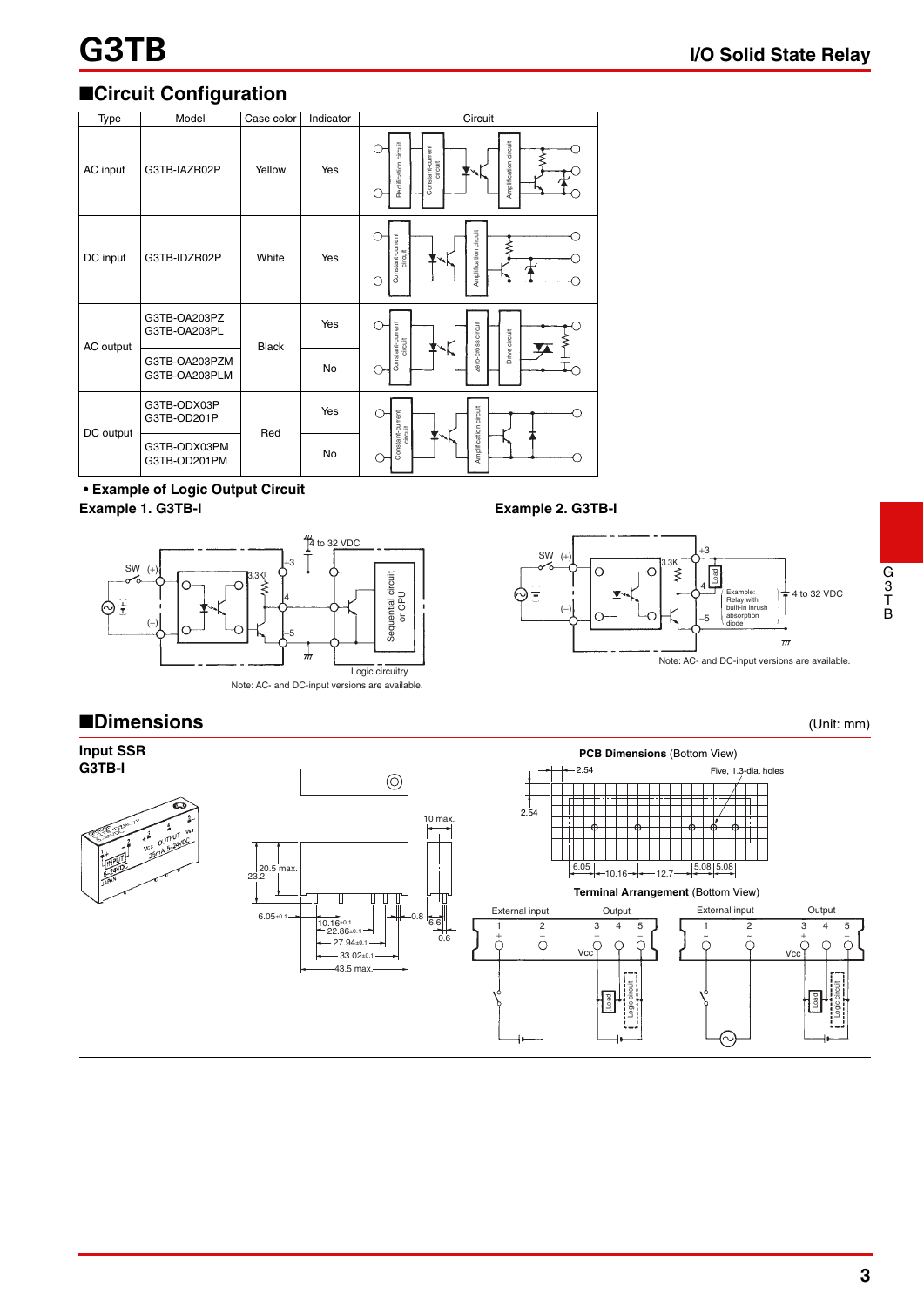

## ■**Safety Precautions**

●**Please refer to "Solid State Relays Common Precautions" for correct use.**

## **Precautions for Correct Use**

• SSR for I/O classification by the color is as follows: